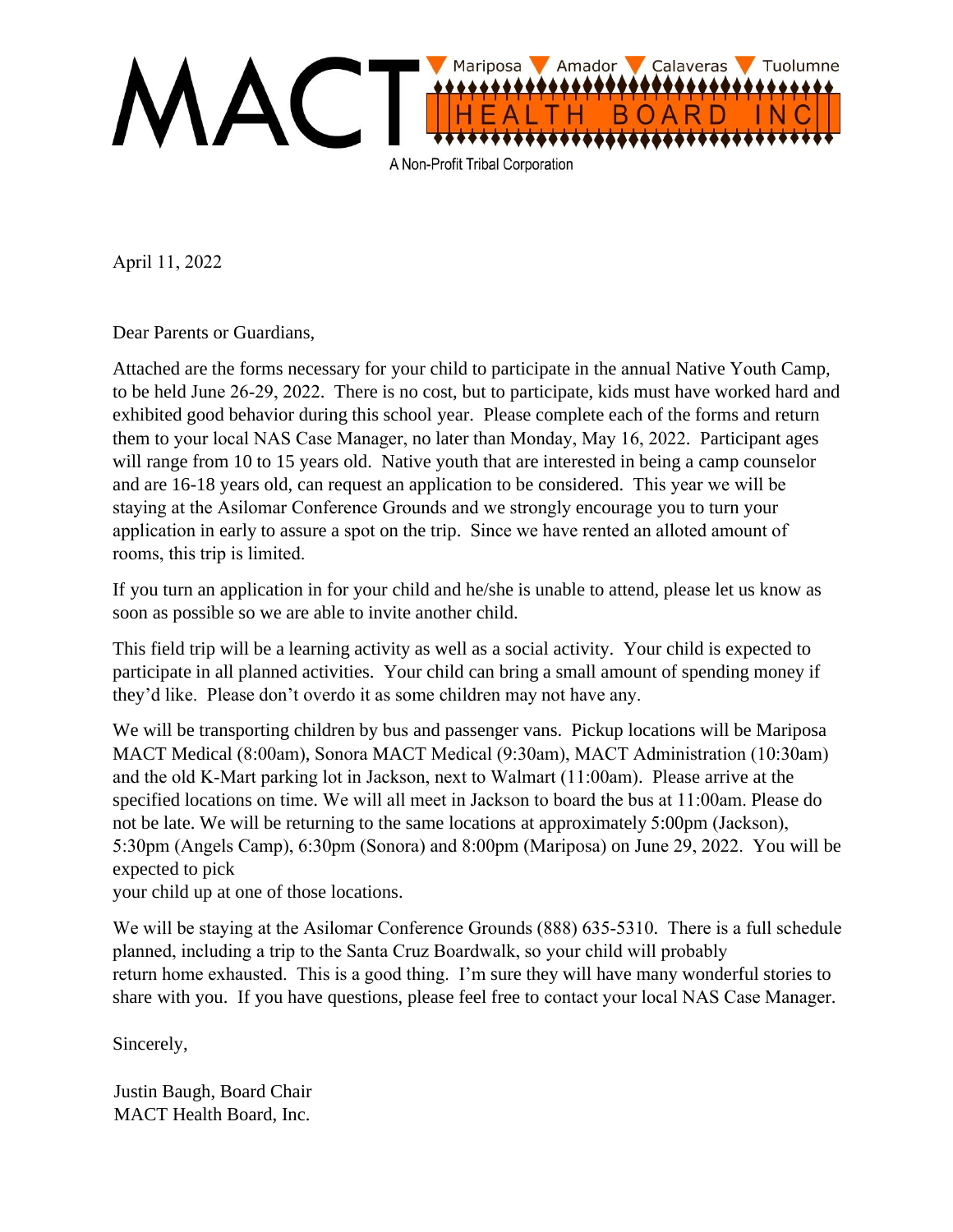

Native Youth Camp Sunday, June 26 through Wednesday, June 29, 2022

## Permission Slip and Medical Release

Children must submit signed paperwork no later than Monday, May 16, 2022

| Childs Address                                 |  |             |       |     |  |
|------------------------------------------------|--|-------------|-------|-----|--|
| Street address                                 |  | <b>City</b> | State | Zip |  |
|                                                |  |             |       |     |  |
|                                                |  |             |       |     |  |
|                                                |  |             |       |     |  |
| <b>Childs's Medical Information (required)</b> |  |             |       |     |  |
|                                                |  |             |       |     |  |
|                                                |  |             |       |     |  |
|                                                |  |             |       |     |  |
|                                                |  |             |       |     |  |

By my signature, I give permission for my child to participate in the Native Youth Camp. I understand transportation and supervision will be provided by MACT Health Board staff and Board Members.

If my child has repeatedly violated the Code of Conduct and needs to be sent home, I agree to come to Monterey to pick them up and drive them home.

In the event of a medical emergency during this event, I hereby grant my permission to MACT Health Board staff to secure emergency medical care for my child, and grant permission to medical personnel to treat my child as needed to preserve life and limb or restore health and well-being.

| Parent/Guar<br>signature<br>ныян | Jafr<br>$\sim$ |  |
|----------------------------------|----------------|--|
|                                  |                |  |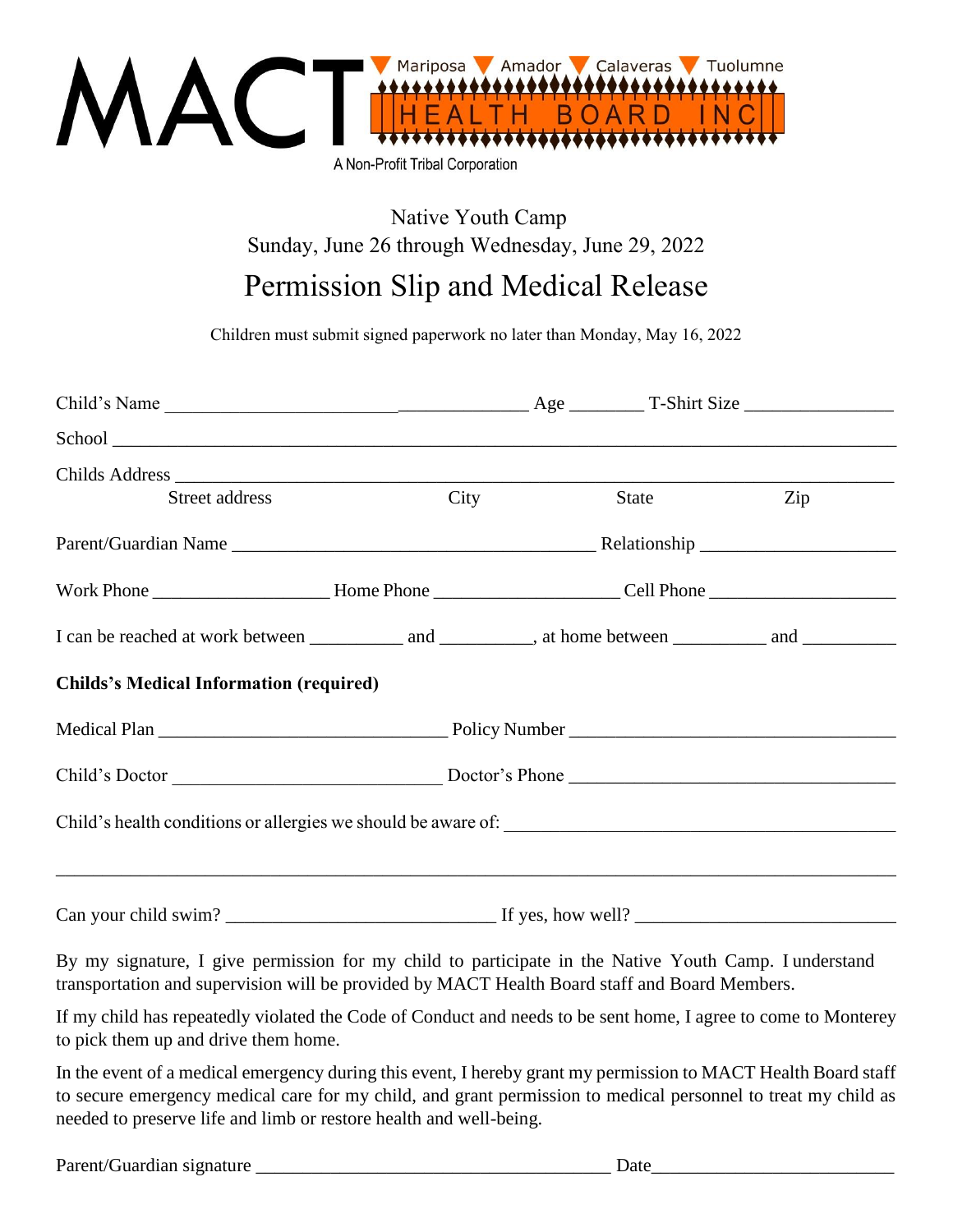

### Native Youth Camp

### Sunday, June 26 through Wednesday, June 29, 2022

## Code of Conduct

When we travel or participate in activities outside of our area, we do so as a community, a family. With this in mind, we strive to conduct ourselves in a way that will bring honor to our family. The behavior of any individual reflects on the group as a whole. If we assume responsibility for each other, we will have a good experience and will be well thought of by those we meet.

The following "Code of Conduct" applies. Please read it carefully.

- $\div$  I will be respectful at all times and honor Mother Earth and all life she created.
- $\div$  I will be respectful to the adults who give their time so I may enjoy this activity.
- I will honor time schedules and do my best to be ready when activities are planned.
- $\cdot \cdot$  I will approach each activity with respect and be on my best behavior.
- I will not use foul language or put downs.
- I will do my best to be a role model for our MACT health Board family and others.
- $\cdot$  I will not use my electronics/phone except during designated times.

The above "Code of Conduct" will be in effect at all times. Poor behavior by one can ruin the experience for all. Anyone violating the Code of Conduct will receive verbal warning. If the behavior continues, the student will receive a second warning along with a lecture on proper behavior. If the behavior continues, the student's parent will be called and he/she will be required to drive to our location and retrieve his/her child. No exceptions.

\_\_\_\_\_\_\_\_\_\_\_\_\_\_\_\_\_\_\_\_\_\_\_\_\_\_\_\_\_\_\_\_\_\_\_\_\_ \_\_\_\_\_\_\_\_\_\_\_\_\_\_\_\_\_\_\_\_\_\_\_\_\_\_\_\_\_\_\_\_\_\_\_\_

I have read the above information carefully and agree to all conditions.